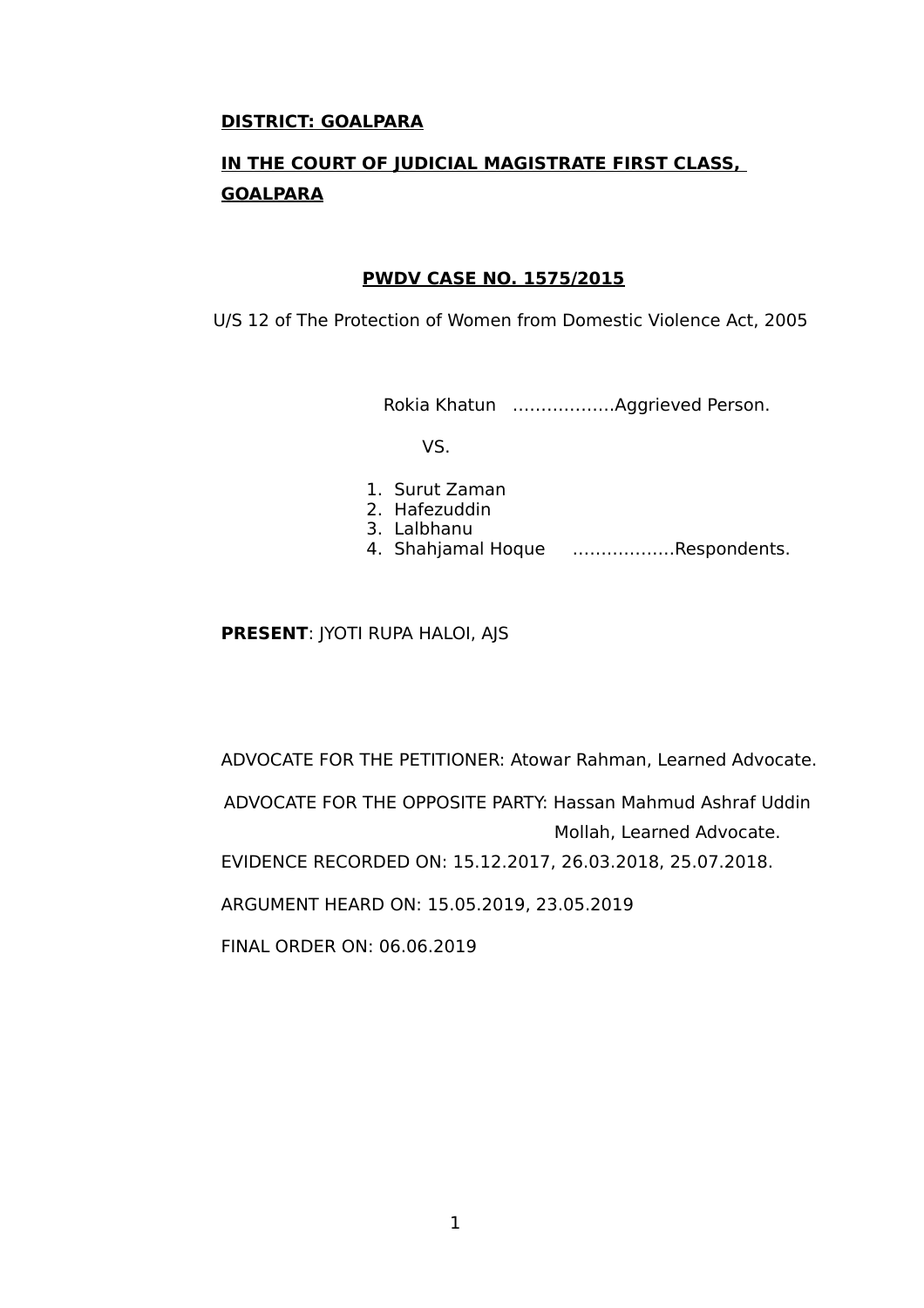#### **FINAL ORDER**

- **1.** The instant proceeding has emanated from an application filed under section 12 of the Protection of Women from Domestic Violence Act, 2005, herein after called the "Act" by the aggrieved person against the respondents.
- **2.** The aggrieved person's case as revealed from the materials on record is summarised in brief as follows. The marriage between the aggrieved person and the respondent no. 1 was solemnized on 30.04.2015 according to Islamic Shariat by executing Kabin Nama. Their married life went well for about one month. After one month the respondent no. 1 started abusing the aggrieved person and started physical and mental torture upon the aggrieved person. The respondent no. 1 did not show any care, love and affection towards the aggrieved person. The other respondents instigated the respondent no. 1 to commit atrocities to the aggrieved person. The respondent no. 1 along with the other respondents demanded Rs. 2, 00, 000/- from the aggrieved person and her parents. But, as the aggrieved person refused to fulfill the demand therefore, the respondents threatened the aggrieved person to divorce her and finally the respondents jointly caused torture and drove her out from her matrimonial house about five months ago. The aggrieved person and her parents tried for a peaceful and happy conjugal life, but, unfortunately the respondents refused to listen anything and outrightly rejected the request of the aggrieved person and her family members. The respondents insulted and made defamatory statements and proclaimed that they have no place for the aggrieved person in their house and the aggrieved person cannot be allowed to live in their house in any circumstances. The aggrieved person has suffered a lot of humiliation, physical and mental cruelty, agony, emotional distress at the hands of the respondents due to their acts of domestic violence and atrocities committed upon her in the house of the respondents.
- **3.** It is further stated by the aggrieved person that the respondent no. 1 is a Businessman and a contractor and also a cultivator having sufficient landed property and he earns Rs. 30,000/- per month. On the other hand, the aggrieved person has no source of income of her own. So, she has prayed for following reliefs : -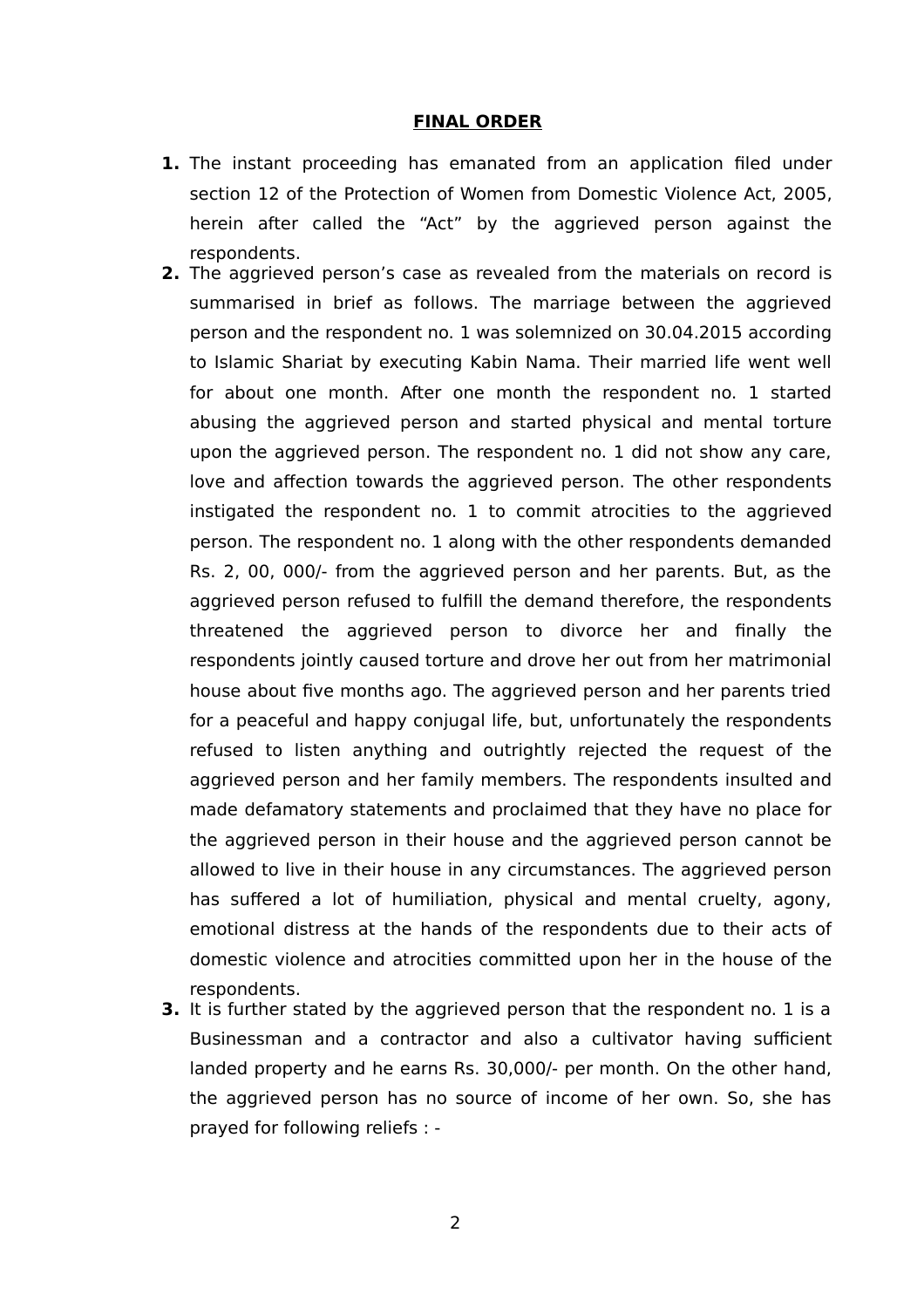**(a) A protection order u/s 18 of the PWDV Act in favour of the aggrieved person directing the respondents from committing any kind of violence and also prohibiting the respondents from making any kind of defamatory statement which causes mental agony to the aggrieved person.**

 **(b) A maintenance order u/s 20(1)(d) of the PWDV Act in favour of the aggrieved person directing the respondent no. 1 to pay Rs. 10,000/- only per month as monthly maintenance. (c) A residence order u/s 19(1) (f) by way of directing the respondents to provide and pay Rs. 5,000/- only per month for rented accommodation as per the status of the aggrieved person. (d) An order u/s 22 of the PWDV Act directing the respondents to pay a compensation of Rs. 1,00,000/- only for the injuries, physical and mental cruelty, emotional distress, suffered by the aggrieved person due to the domestic violence committed by the respondents.** 

**4.** The respondents entered appearance and filed the written statement contending that there is no cause of action against respondents. It is admitted by the respondents that that the marriage between the respondent no.1 and the aggrieved person was solemnized on 30.04.2015. But, on the next day of their marriage the parents of the aggrieved person took her back because the aggrieved person was suffering from some kind of mensuration problem. The respondent no. 1 is neither a Businessmen nor a cultivator as he has no landed property and he does not earn Rs. 30,000/- per month. Further he has no source of income. He further stated that the aggrieved person stayed at the house of the respondents for only one day i.e. on the day of marriage and thereafter, she never came back to the house of the respondents. The respondents tried to get the aggrieved person back to lead conjugal life with the respondent no. 1 but, she refused to come back. The respondents send some prominent persons of their village such as Abdul Sukur, Zakir Hussain and Musaraf, etc., to the house of the parents of the aggrieved person but, she refused to lead conjugal life with the respondents. The respondents never did any illegal activities to the aggrieved person. The other respondents never instigated the respondent no. 1 rather they always tried to make their conjugal life happy. The respondents never demanded any sort of money from the aggrieved person. He further stated that the parents of the aggrieved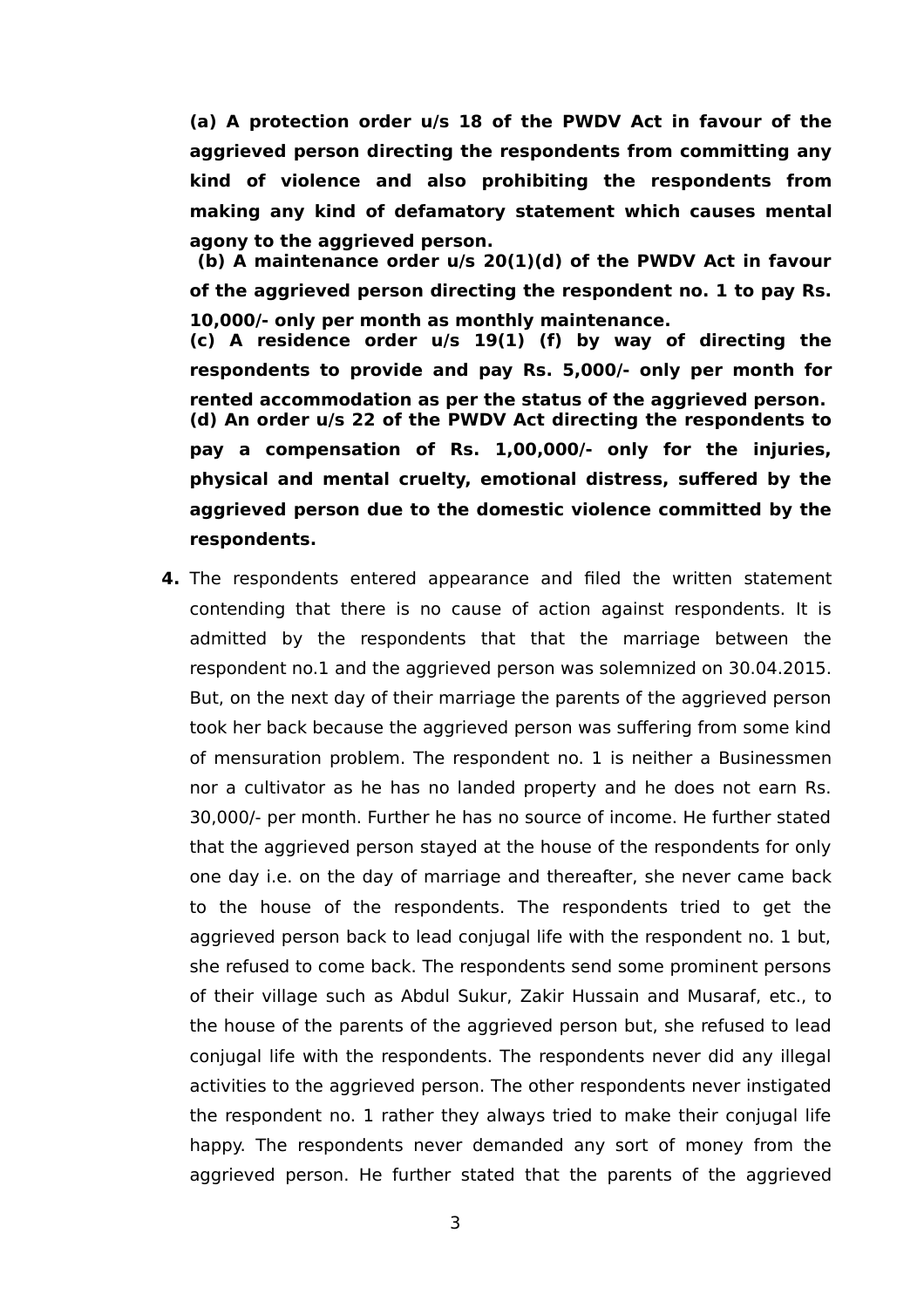person and the aggrieved person herself are not interested for continuing the conjugal life with the respondent no. 1. The respondents tried their best to lead conjugal life but, the parents of the aggrieved person unfortunately insulted the respondents and refused listen anything and out rightly rejected their request.

**5.** The aggrieved side has adduced three witnesses while the respondents adduced two witnesses. I have heard arguments put forward by the learned counsels for both sides.

## **6. POINTS FOR DETERMINATION:**

- (a) Whether the respondents subjected the aggrieved petitioner to domestic violence?
- (b) Whether the aggrieved person is entitled to the relief prayed for?

## **DISCUSSION ,DECISION AND REASON THEREOF:**

- **7. Domestic Relation is defined** u/s 2(f) of the Act as a relationship between two persons who live or have, at any point of time lived together in a shared household, when they are related by consanguinity, marriage or through a relationship in the nature of marriage, adoption or are family members living together as a joint family.
- **8. Section 2(s) of the Act defines** the shared household as a household where the person aggrieved lives or at any stage has lived in a domestic relationship either singly or along with the respondents and such a household whether owned or tenanted either jointly by the aggrieved person and the respondent or owned or tenanted by either of them in respect of which either the aggrieved person or the respondent or owned or tenanted by either of them in respect of which either the aggrieved person or the respondent or both jointly or singly have any right, title, interest or equity and includes such a household which may belong to the joint family of which respondent is a member, irrespective of whether the respondent or the aggrieved person has any right, title or interest in the shared household.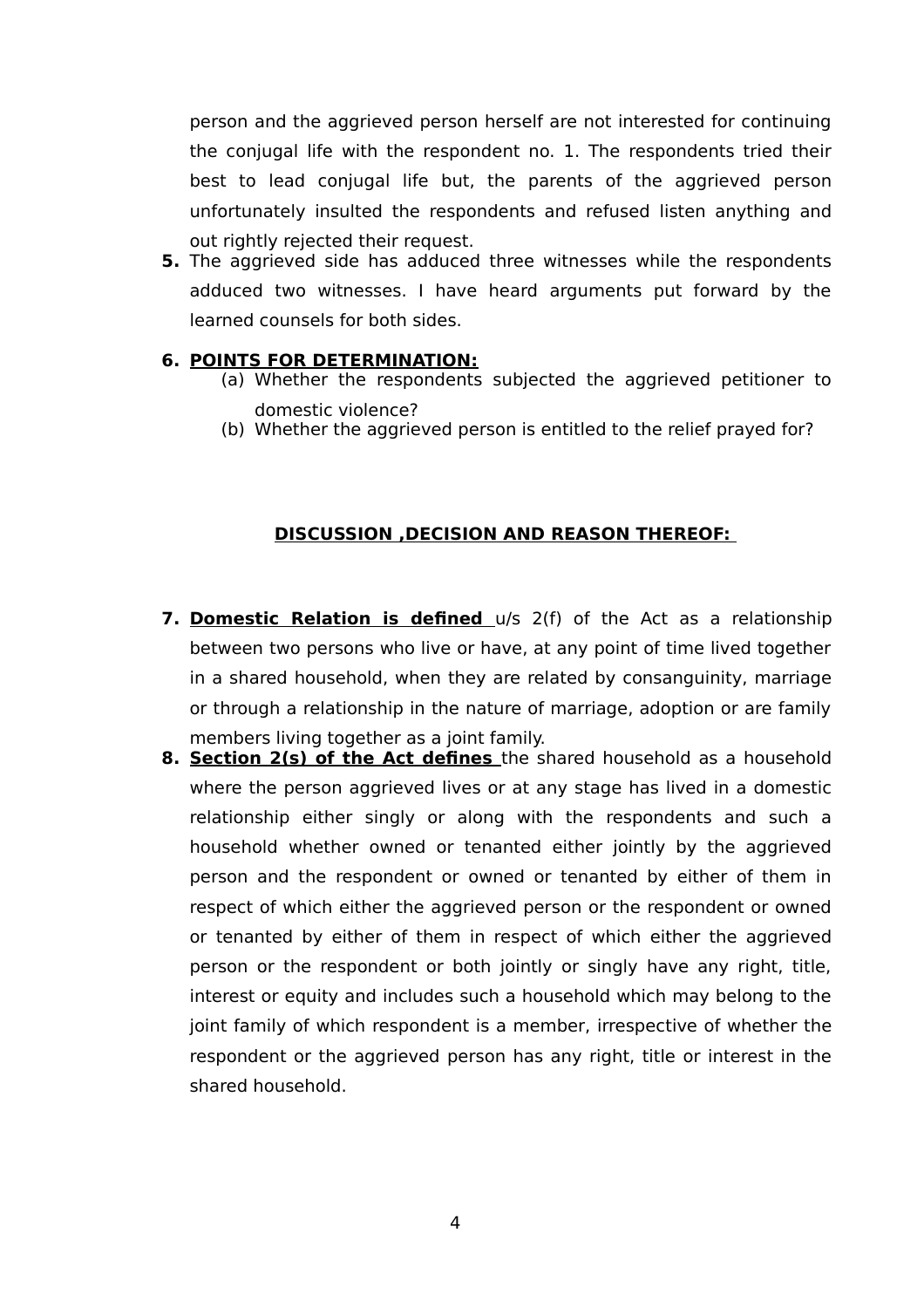#### **9. Aggrieved side's evidence:**

 PW1 Rokia Khatun deposed that respondent Surat Zaman is her husband. Respondent Hafezuddin is her father-in-law and Lal Bhanu is her mother-in-law. Shah Jamal is her brother-in-law. She got married to Surat Zamal in the year of 2015. Their married life went well for five months. After that her in laws demanded Rs. 2,00,000/- as dowry. As she was not able to fulfill the demand, therefore her husband tortured her. The respondents drove her out of the house. She filed a case at Jaleswar Out post. But, the respondents did not come to take her back. Her husband has business. He earns Rs. 2,000/- per month. She has prayed for Rs. 10,000/- as maintenance and Rs. 1,00,000/- as compensation from her husband.

 In cross-examination she has deposed that after the marriage she went to the house of her husband. He brother took her back from the house of her husband after one week of the marriage. She does not have any illness. She denied the suggestion that her brother took her back as she has some illness of mensuration. She denied the suggestion that she did not come with the respondents though they went to bring her back. She lodged a case at Jaleswar Police Station as she was beaten by the respondents. That case is still pending at Jaleswar P.S. There are eight members at the family of her husband. The family is a joint one. She denied the suggestion that her husband does not have cloth store. She denied the suggestion that her husband is a Tailor and he does not have a shop. She denied the suggestion that her husband and her father-in-law jointly run the family. She does not remember when she was beaten by her husband. She has not submitted any document of the property of her husband. She denied the suggestion that her husband does not beaten her.

 PW2 Haider Ali deposed that the aggrieved person and the respondent no. 1 got married about three years ago. Their married life went well for about one and half month. After that the respondent no. 1 demanded Rs. 2,00,000/- from the aggrieved person and they tortured her physically. The aggrieved person lodged the ejahar at the Jaleswar Outpost.

 In cross-examination he has deposed that the aggrieved person got married with Surat Zamal in the year of 2015. Their married life went well for six months. On the next day of their marriage the aggrieved person was brought by their family members to their home. He denied the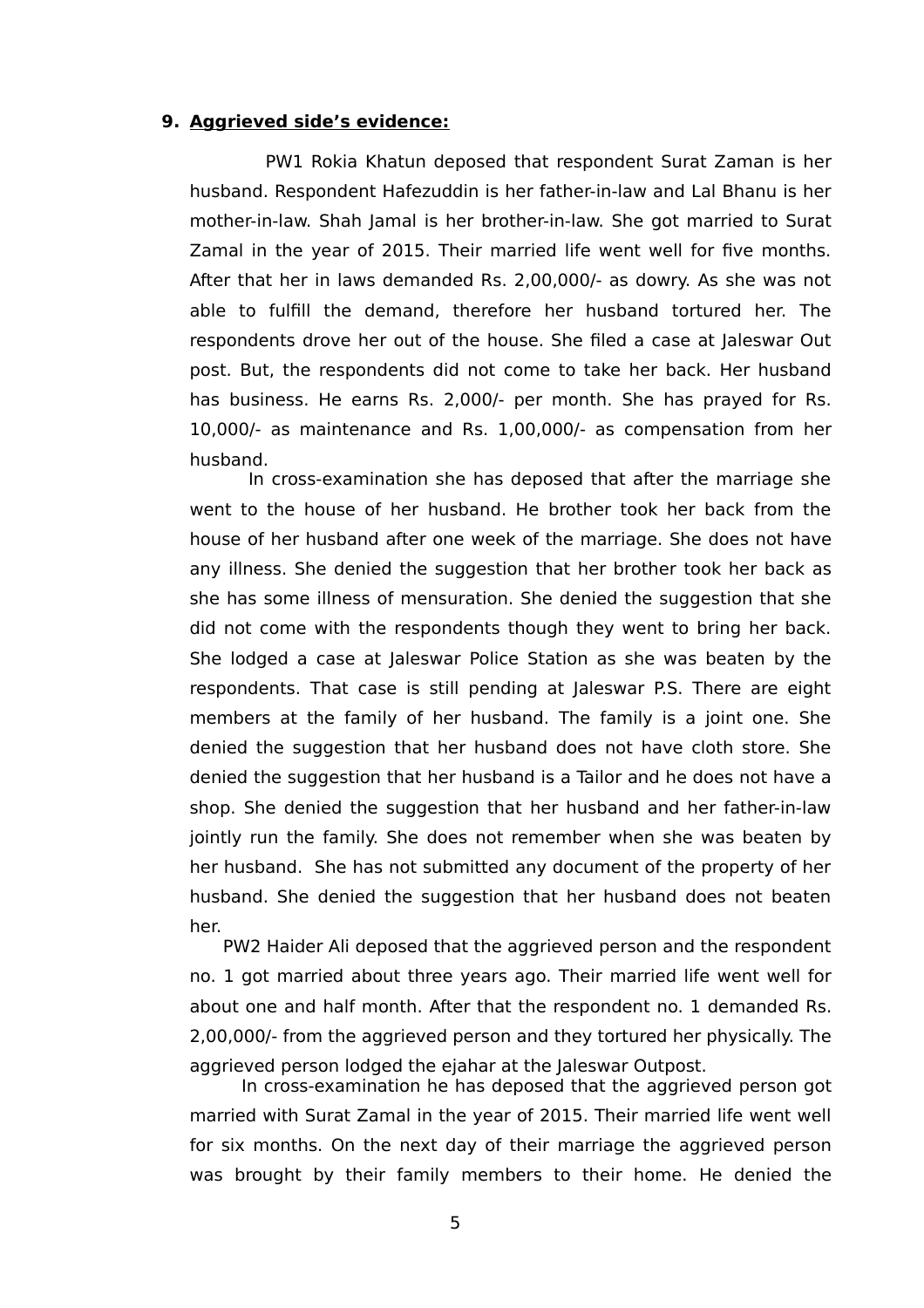suggestion that they brought the aggrieved person from the house of her husband and did not allow her to go back. The respondents demanded Rs. 2,00,000/- after 5-6 days of marriage. He has not mentioned what amount of money is earned by the respondent no. 1. One case is pending at Jaleswar Out post. He denied the suggestion that the respondents did not torture the aggrieved person and did not drove her out of the house.

PW3 Anowar Hussain deposed that the aggrieved person and the respondent no. 1 got married about three years ago. Their married life went well for about one and half month. After that the respondent no. 1 demanded Rs. 2,00,000/- from the aggrieved person and they tortured her physically. The aggrieved person lodged the ejahar at the Jaleswar Outpost.

 In cross-examination he has deposed that he does not remember the date of marriage of the aggrieved person. He cannot say on which date the aggrieved person was brought from the house of her husband. He cannot say on which date the aggrieved person was demanded money. He heard that the the Respondent no.1 demanded Rs. 2, 00,000/- from the aggrieved person. He cannot say on which date the respondent no. 1 tortured the aggrieved person. The respondent no. 1 works as a Tailor. He has income on monthly basis.

## **10. Defence side's evidence:**

DW1 Surat Jamal deposed that the aggrieved person is his wife. They got married about two years ago. On the night of marriage the aggrieved person was having severe bleeding. She called her mother. Next day she was taken back to their house. His family members Sukur Ali, Musharaf, Jakir Hussain and his father Hafiz Uddin went to bring her back but, she did not come back. The family members of the aggrieved person misbehaved with his parents. He works as a Tailor. He has not tortured the aggrieved person,

 In cross-examination he denied the suggestion that he tortured his wife. His wife filed a case against him and that case is pending in another court. He cannot remember on which date his family members went to the house of the aggrieved person. He cannot say for how many days the aggrieved person is at the house of her parents. He denied the suggestion that he earns Rs.30,000 per month. He works at the shop of his father.

 DW2 Hafizuddin deposed that about 2½ years ago his son married Rokia. On the very night of marriage Rokia was having the problem of bleeding. When he informed to the parents of the aggrieved person they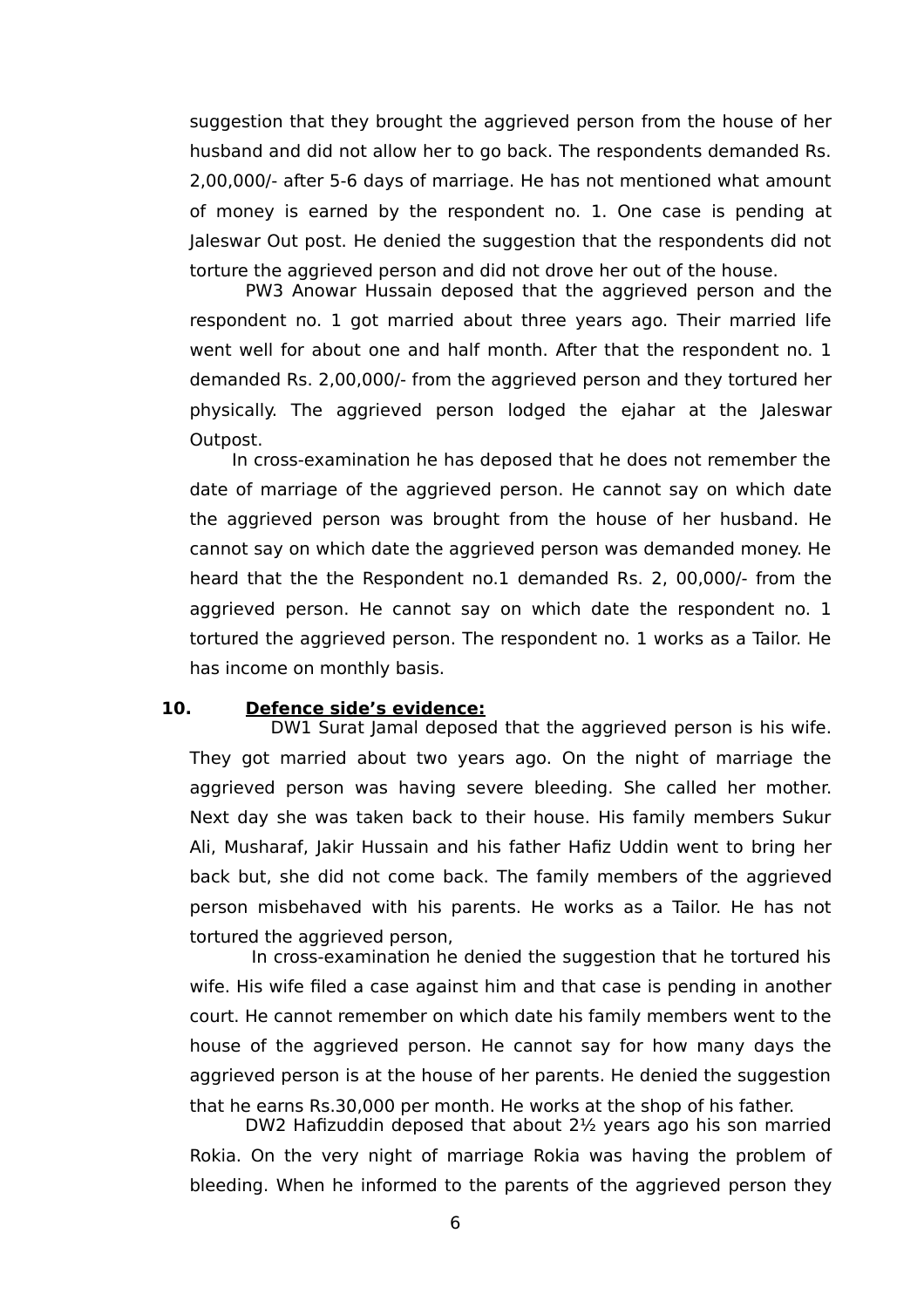took her back. When he went to the house of the aggrieved person to bring her back, then the family members of the aggrieved person misbehaved them. He denied the suggestion that they tortured the aggrieved person by demanding money. Surat Zamal does not have any income.

 In cross-examination he has deposed that the marriage was solemnized socially. He is father of Surat Zamal. He denied the suggestion that they have tortured the aggrieved person by demanding money. He denied the suggestion that they have driven out the aggrieved person after torturing her. He does not remember on which date he went to bring back Rukia.

## **Point no. (a) Whether the respondents subjected the aggrieved person to domestic violence?**

 From the materials on record it is found that the respondent has admitted that the aggrieved is his wife and he married her on 30.04.2015.

 Now, it is important to see whether the evidences on record makes out the allegations of domestic violence against the aggrieved at the hands of the respondents.

 PW1 deposed that she got married to Surat Zamal in the year of 2015. Their married life went well for five months. After that her in laws demanded Rs. 2,00,000/- as dowry. As she was not able to fulfill the demand, therefore her husband tortured her. The respondents drove her out of the house. She filed a case at Jaleswar Out post. But, the respondents did not come to take her back.

 In cross examination she denied the suggestion that her brother took her back as she has some illness of mensuration. She denied the suggestion that she did not come with the respondents though they went to bring her back.

 PW2 deposed that the respondents demanded Rs. 2,00,000/- from the aggrieved person and they tortured her physically.

 PW3 deposed that their married life went well for about one and half month. After that the respondent no. 1 demanded Rs. 2, 00,000/- from the aggrieved person and they tortured her physically. The aggrieved person lodged the ejahar at the Jaleswar Outpost.

 While being cross examined by the respondent side the PWs remained consistent in their testimony and therefore the respondent side has failed elicit anything worthwhile that could corrode the evidentiary value of the testimonies of the PWs. The PWs have stoutly denied the suggestions made by the respondents.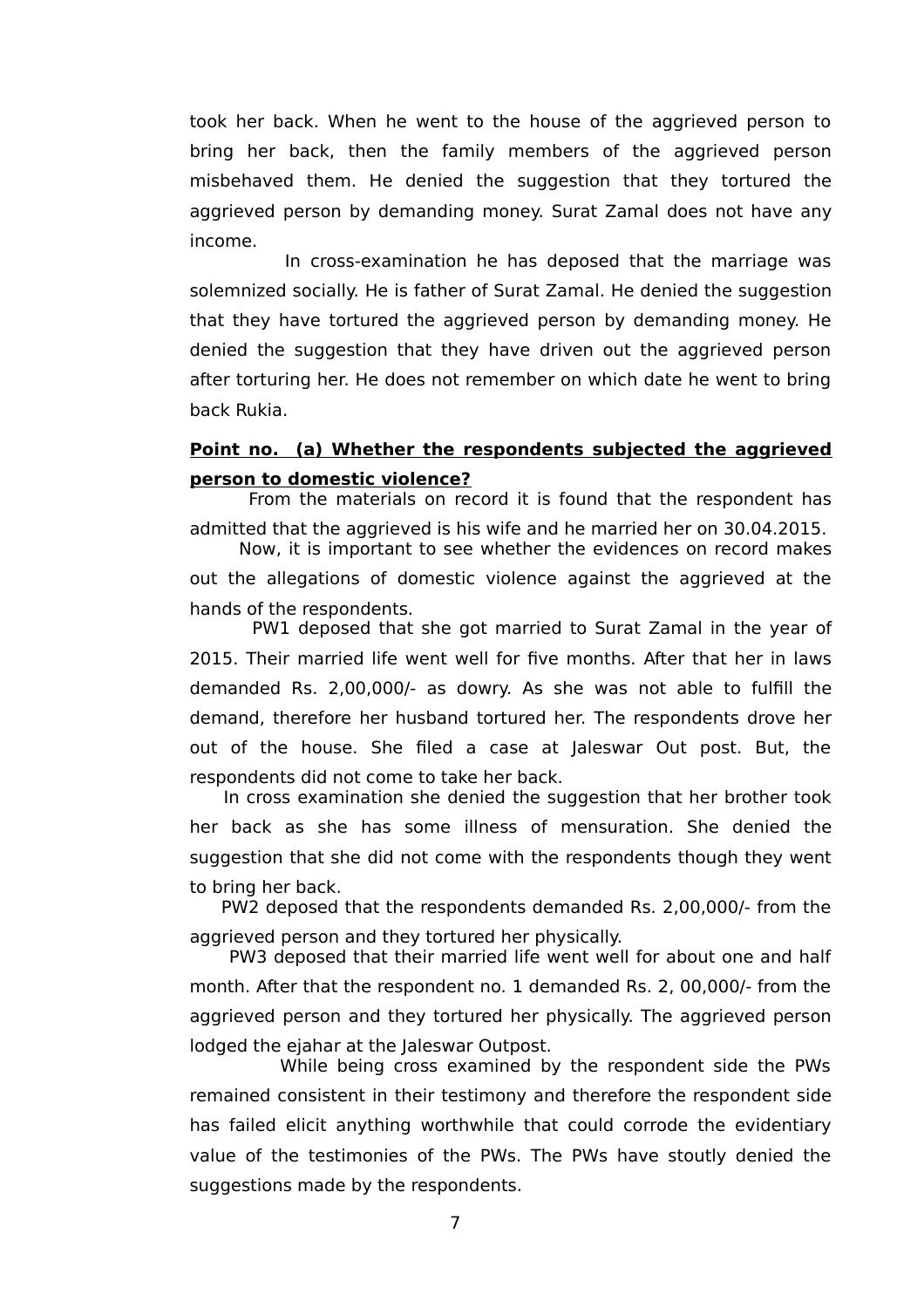Though the respondents have put the suggestion that the aggrieved person had to leave the matrimonial home due to her gynaecological disease but it is denied by the aggrieved person and in absence of any substantive medical proof this speculation does not perturb the validity of the testimonies on record.

 Now, while perusing the evidence on record of the DWs it is seen that DW1, the respondent no.1 deposed that he and the other respondents did not drive the aggrieved person out of their house. DW1 deposed that the aggrieved person called her mother as she was having the problem of bleeding. Next day she was taken back to their house. His family members Sukur Ali, Musharaf, Jakir Hussain and his father Hafiz Uddin went to bring her back but, she did not come back. The family members of the aggrieved person misbehaved with his parents.

 The other DWs has also deposed in the same tune and have denied that they have made any demand of dowry and subjected the aggrieved person to domestic violence. However, it is pertinent to mention here that mere denial on the part of the respondent does not disprove the allegations brought by the aggrieved person.

 From the evidence on record it has been perceived that the aggrieved person has filed a case against the respondent no.1 at Jaleswar Out Post for the torture made to her and after filing of the charge sheet that case is pending at the stage of trial in Court.

 Though the DWs have deposed in their testimonies that the aggrieved person did not come when they went to bring her back, but this assertion made by the respondent side is not sufficient to rebut the submission made by the aggrieved person that she was subjected to domestic violence by the respondents.

 On the other hand from the coherent testimonies of the aggrieve side it is seen that the aggrieved person is able to prove the allegations of domestic violence against the respondents.

Hence the respondents are held liable for domestic violence.

Accordingly, point (a) is decided in favour of the aggrieved person.

## **Point no. (b) Whether the aggrieved person is entitled to the relief prayed for?**

It has been stated by the aggrieved person that the respondent no. 1 is a Businessman and a contractor and also a cultivator having sufficient landed property and he earns Rs. 30,000/- per month.

 On the other hand the respondent no.1 denied and stated that he has no such income as mentioned by the aggrieved person.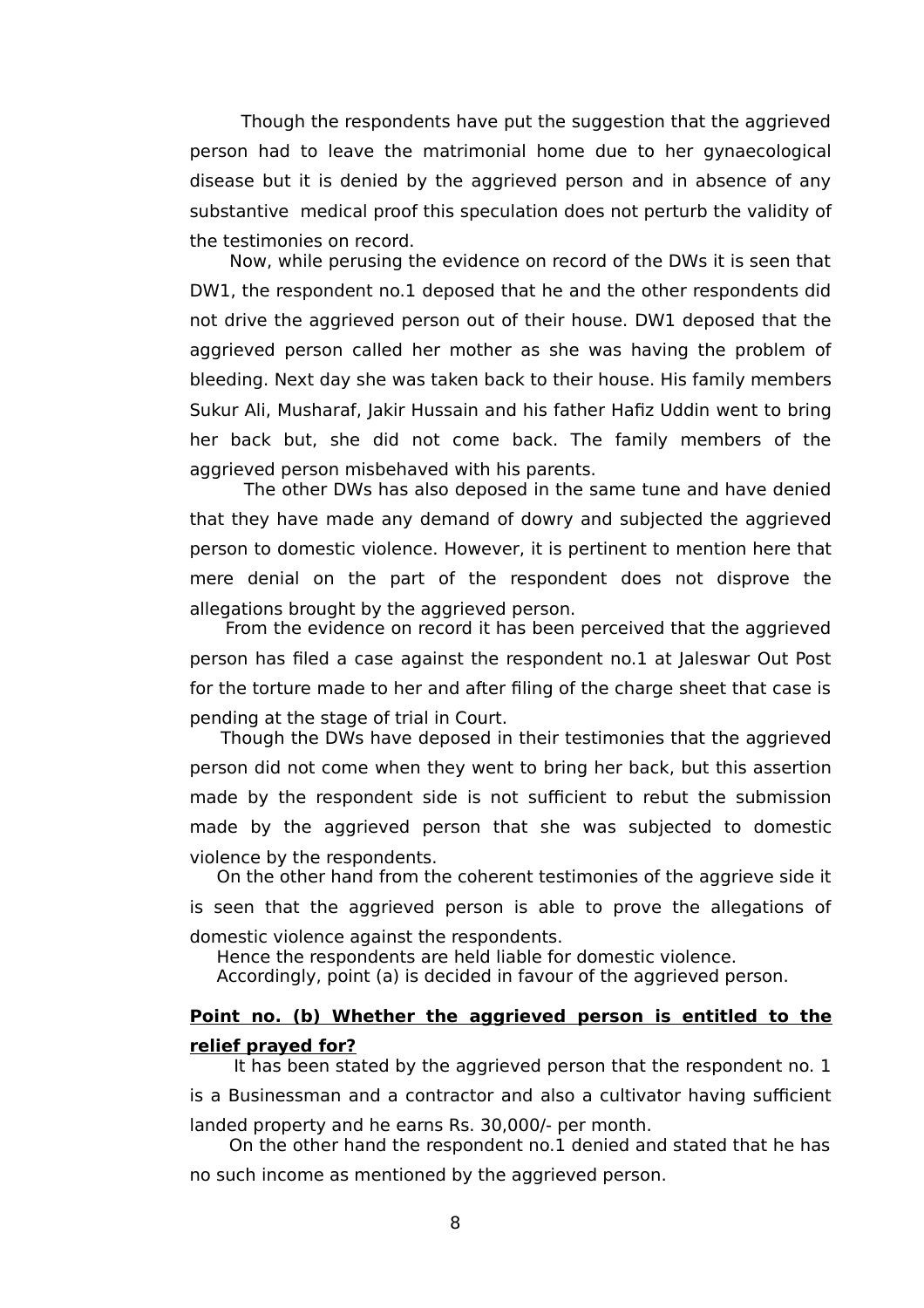However, there is nothing on the evidence on record which shows that the Respondent no.1 is not a able bodied person.

 Having held such, following reliefs are decided for the aggrieved person.

**Relief under Section 18 of the Act:** The aggrieved person has sought relief under section 18 of the Act. Accordingly the respondents are hereby prohibited from committing any further acts of the domestic violence upon the aggrieved person.

**Relief under Section 19(1)(f) of the Act:** As the aggrieved person is in a state of helplessness after being driven out of the house by the respondents, hence, it is directed that the respondent no.1 has to make payment of Rs.1000 per month for the rental accommodation of the aggrieved person.

**Relief under Section 22 of the Act:** The aggrieved person has prayed for Rs.1,00,000/(One Lacs)- for physical torture and emotional distress suffered by her for the act of domestic violence. However, the aggrieved person has not brought on record any such fact which shows that she was subjected to domestic violence to such an extent that she be granted compensation of Rs.1,00,000. However, considering the standard of living and the also considering the fact that she has been made to prosecute this case and has not been financially supported by her husband she is granted compensation of Rs.40,000(Rupees Forty Thousand) to be paid by the respondent no.1.

**Relief under Section 20 of the Act:** Considering the social fabric of the parties, present prices of the essential commodities and keeping in view the responsibilities and liabilities of the respondent and the income of the respondent no.1, I am of the opinion that the respondent no.1 has to make payment of Rs.1, 500 (Rupees One Thousand Five Hundred) per month for the aggrieved person.

### **ORDER**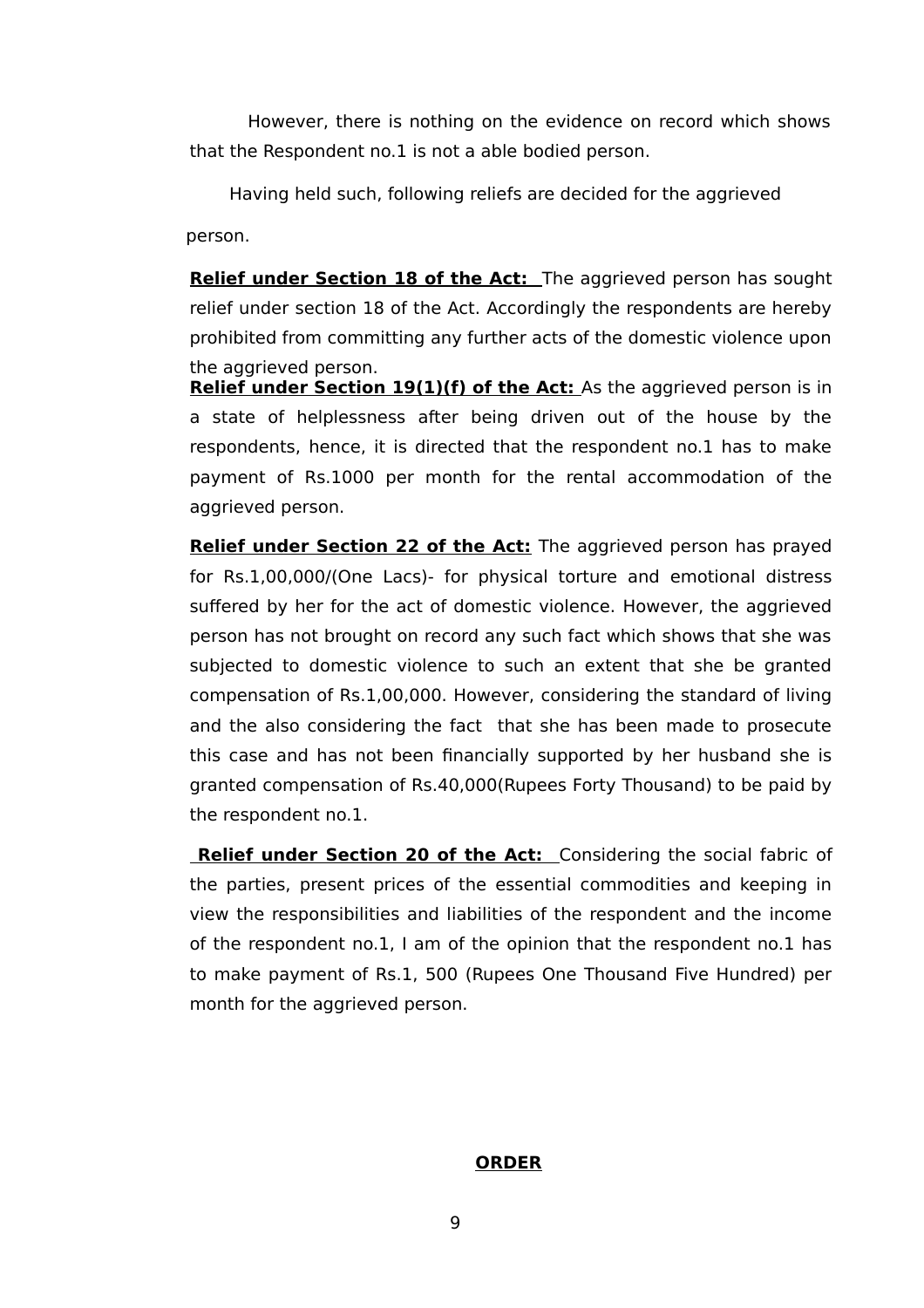- 9. In view of the above discussion and findings, it is hereby ordered that
	- (i) Respondents are hereby prohibited from committing any further acts of domestic violence upon the aggrieved person.
	- (ii) Respondent no.1 has to make payment of Rs.1000 (Rupees one thousand) per month towards the aggrieved person as rent allowance from the date of order.
	- (iii) Respondent no.1 has to make payment of Rs.1,500 (One Thousand Five Hundred) per month as maintenance to the aggrieved person payable from the date of this order.
	- (iv) Respondent no.1 is further directed to make payment of Rs.40,000 (Rupees Forty Thousand only) as compensation to the aggrieved person.
	- 10.The reliefs given shall be effective from the date of the order. In the end the petition u/s 12 of the Protection of Women from Domestic Violence Act is allowed.
	- 11.A copy of this final order is to be furnished to the parties to this case and to the officer-in-charge of the Police station within the local limits of whose jurisdiction the parties reside and work, for information and necessary action.

 Smt. Jyoti Rupa Haloi Judicial Magistrate First Class, Goalpara.